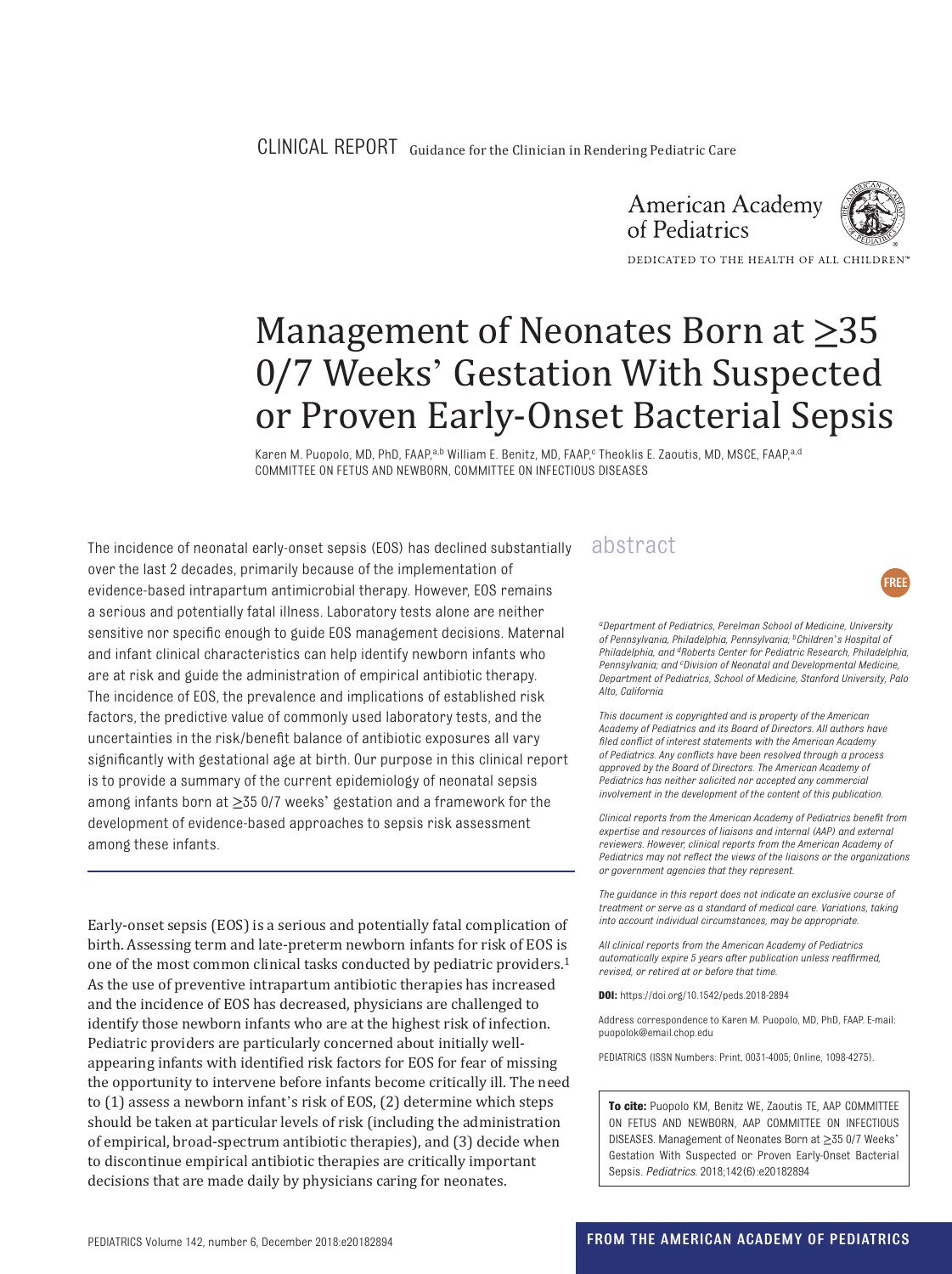Depending on the local structure of pediatric care, these decisions are made by community pediatricians, family physicians, emergency department physicians, newborn hospitalists, and/or neonatal intensive care specialists.

# **PATHOGENESIS AND CURRENT EPIDEMIOLOGY OF NEONATAL EOS**

EOS is defined as a blood or cerebrospinal fluid (CSF) culture obtained within 72 hours after birth growing a pathogenic bacterial species. This microbiologic definition stands in contrast to the functional definitions of sepsis that are used in pediatric and adult patients, for whom the definition is used to specify a series of time-sensitive interventions. Before the first national guidelines were published in which researchers recommended intrapartum antibiotic prophylaxis (IAP) to prevent perinatal group B Streptococcus (GBS) disease,<sup>[2](#page-7-1)</sup> the overall incidence of EOS in the United States was 3 to 4 cases per 1000 live births. [3](#page-7-2) Currently, the incidence of EOS among infants who are born at term has declined to approximately 0.5 in 1000 live births. [4](#page-7-3),[5](#page-7-4) The EOS incidence is higher (approximately 1 in 1000 live births) among latepreterm infants but still an order of magnitude lower than the incidence among preterm, very low birth weight infants.[4](#page-7-3)–[7](#page-7-5) Culture-confirmed meningitis among term infants is even more rare, with an incidence of 0.01 to 0.02 cases per 1000 live births. [4](#page-7-3)[,8](#page-7-6) Morbidity and mortality from EOS remain substantial; approximately 60% of term infants with EOS require neonatal intensive care for respiratory distress and/or blood pressure support. [8](#page-7-6) Mortality is approximately 2% to 3% among infants with EOS born at ≥35 weeks' gestation. [4](#page-7-3)[,5](#page-7-4),[8](#page-7-6)

EOS primarily begins in utero and was originally described as amniotic infection syndrome. [9,](#page-7-7)[10](#page-7-8) Among term

infants, the pathogenesis of EOS is most commonly that of ascending colonization and infection of the uterine compartment with maternal gastrointestinal and genitourinary flora during labor with subsequent colonization and invasive infection of the fetus and/or fetal aspiration of infected amniotic fluid. Rarely, EOS may develop at or near term before the onset of labor. Whether acquired hematogenously across the placenta or via an ascending route, bacterial infection can be a cause of stillbirth in the third trimester. [11,](#page-7-9)[12](#page-7-10) *Listeria monocytogenes*, which is usually transmitted from the mother to the fetus by the transplacental hematogenous spread of infection before the onset of labor, is an infrequent but notable cause of  $EOS.13$  $EOS.13$ 

# **RISK FACTORS FOR EOS**

The occurrence, severity, and duration of specific clinical risk factors can be used to assess the risk of EOS among term and late-preterm infants. Evidence has supported the predictive value of gestational age, maternal intraamniotic infection (represented either by intrapartum fever or the obstetric clinical diagnosis of chorioamnionitis), the duration of rupture of membranes (ROM), maternal GBS colonization, the administration of appropriate intrapartum antibiotic therapy, and the newborn clinical condition. [2](#page-7-1),[14](#page-7-12)–[16](#page-7-13) Surveillance studies in the United States reveal higher rates of EOS among infants who are born to mothers of African American race compared with those who are not of African American race, but race is not an independent predictor in multivariable analyses.[4](#page-7-3)[,5](#page-7-4),[7](#page-7-5) Multiple other factors associated with an increased risk of EOS (eg, twin gestation, fetal tachycardia, meconium-stained amniotic fluid) also are not independent predictors of infection.

The clinical diagnosis of chorioamnionitis has been used as a primary risk factor for identifying infants who are at risk for EOS, presenting multiple difficulties for obstetric and neonatal providers. Although most infants with EOS are born to women with this clinical diagnosis, specificity is poor; only a small proportion of infants who are born in the setting of chorioamnionitis develop EOS. [16](#page-7-13)–[19](#page-7-14) In a review of nearly 400000 newborn infants, researchers confirmed the high rate of chorioamnionitis diagnosis among the mothers of infants with EOS but estimated that approximately 450 term infants who were exposed to chorioamnionitis would have to be treated per case of confirmed EOS[.20](#page-7-15) These data are used to provide a strong argument against using the clinical diagnosis of chorioamnionitis as a sole indicator of risk for EOS in term infants. The identification of chorioamnionitis itself is challenging, particularly among women who are laboring at or near term. The American College of Obstetricians and Gynecologists (ACOG) has recently opted to transition away from the use of the term chorioamnionitis to the use of intraamniotic infection and has published guidance for its diagnosis and management. [21](#page-7-16) The ACOG aligned with the recommendations of a multispecialty workshop sponsored by the *Eunice Kennedy Shriver* National Institute of Child Health and Human Development in defining a confirmed diagnosis of intraamniotic infection as 1 made by using positive amniotic fluid Gramstain and/or culture results or by using placental histopathology. [21](#page-7-16),[22](#page-7-17) Suspected intraamniotic infection is defined as maternal intrapartum fever (either a single maternal intrapartum temperature ≥39.0°C or a temperature of 38.0°C–38.9°C that persists for >30 minutes) and 1 or more of the following: maternal leukocytosis, purulent cervical drainage, and fetal tachycardia. The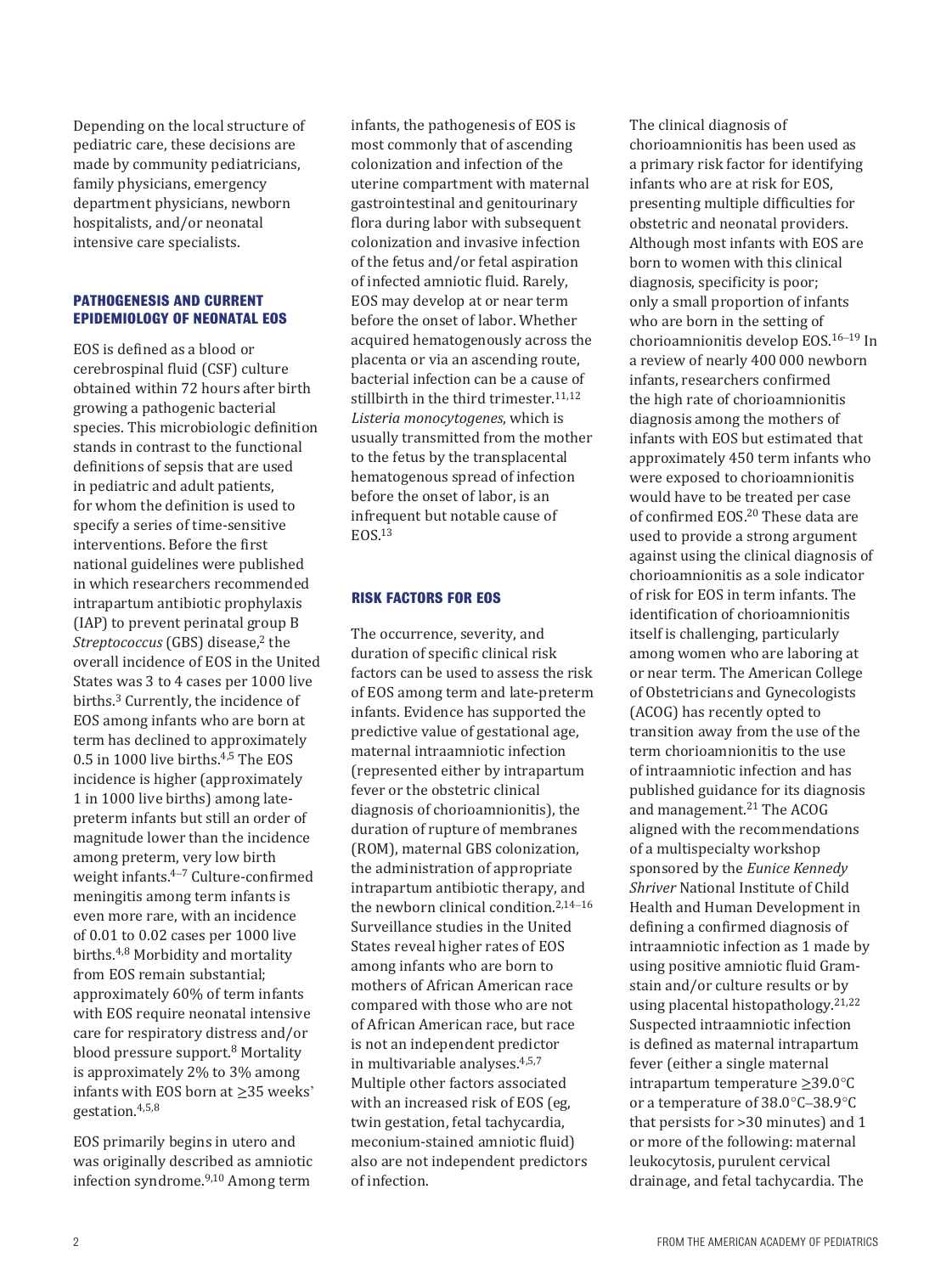ACOG recommends that intrapartum antibiotic therapy be administered whenever intraamniotic infection is diagnosed or suspected and when otherwise unexplained maternal fever occurs in isolation. These recommendations are based on data revealing the protective effect of intrapartum antibiotic therapy for both the mother and fetus when infection is present while acknowledging frequent uncertainty about the presence of intraamniotic infection.

## **ANTIBIOTIC STEWARDSHIP IN EOS MANAGEMENT**

Newborn infants may be exposed to antibiotic drugs before birth in the form of GBS IAP, maternal surgical prophylaxis in cesarean deliveries, or intrapartum antibiotic therapy administered because of suspected or confirmed intraamniotic infection or other maternal infections. Combined, these indications result in an antibiotic exposure of 32% to 45% of all newborn infants. [23](#page-7-18)–[25](#page-7-19) Administered to protect mothers and newborn infants, such early antibiotic exposures may also have negative consequences for term and late-preterm infants. Researchers in retrospective studies conducted primarily among term infants have associated antibiotic administration in infancy with increased risks of later childhood health problems, such as wheezing, asthma, food allergy, inflammatory bowel disease, and childhood obesity. [26](#page-8-0)–[32](#page-8-1) Although the biologic basis of such associations is not firmly established, researchers suggest that neonatal antibiotic administration alters the developing gut microbiome. [33](#page-8-2)–[35](#page-8-3) Intrapartum antibiotic administration has been associated with changes in stool bacterial composition at 1 week, 3 months, and 12 months of age. [34](#page-8-4)[,35](#page-8-3) The impact of breastfeeding on gut dysbiosis may be important given that mother-infant separation for EOS evaluation can delay the initiation of

breastfeeding and increase formula supplementation. [36](#page-8-5) Although the relationship between early neonatal antibiotic exposure and subsequent childhood health remains to be defined, current evidence reveals that such exposures do affect newborn infants in the short-term; therefore, physicians should consider the risk/ benefit balance of initiating antibiotic therapy for the risk of EOS as well as for continuing empirical antibiotic therapy in the absence of a cultureconfirmed infection.

## **RISK STRATIFICATION FOR TERM AND LATE-PRETERM INFANTS**

Three approaches currently exist for the use of risk factors to identify infants who are at increased risk of EOS, as detailed in the following sections. Each approach has merits and limitations, and each is a reasonable approach to risk assessment among infants who are born at ≥35 weeks' gestation. No strategy can be used to immediately identify all infants who will develop EOS or avoid the treatment of a substantial number of infants who are uninfected. Therefore, each strategy must include measures to monitor infants who are not initially identified and to minimize the duration of antibiotic administration to infants who are uninfected. Those at birth centers should develop institutional approaches that are best suited to their local resources and structures. Optimally, the effect of the chosen approach should be measured to identify low-frequency adverse events and to affirm efficacy.

#### **Categorical Risk Factor Assessment**

A categorical risk factor assessment includes risk factor threshold values to identify infants who are at increased risk for EOS. Algorithms for the management of GBS-specific EOS have been used as a general framework for the prevention of all EOS. [3](#page-7-2)[,37,](#page-8-6)[38](#page-8-7) Risk factors used in such algorithms included (1) any

newborn infant who is ill appearing; (2) a mother with a clinical diagnosis of chorioamnionitis; (3) a mother who is colonized with GBS and who received inadequate IAP, with a duration of ROM being >18 hours or birth before 37 weeks' gestation; or (4) a mother who is colonized with GBS who received inadequate IAP but with no additional risk factors. Recommendations in these algorithms include the following: laboratory testing and empirical antibiotic therapy for infants in categories 1 and 2, laboratory testing for category 3, and observation in the hospital for ≥48 hours for category 4.

Different versions of this approach have been published since 1996 and have been incorporated by physicians into local algorithms. An advantage of using categorical risk factors is that substantial data have been reported that are used to address the effects on GBS-specific disease and on the frequency of neonatal EOS evaluation. [3](#page-7-2),[39](#page-8-8)–[45](#page-8-9) Limitations of this approach include a lack of clear definitions for newborn clinical illness, difficulties in establishing the clinical diagnosis of maternal chorioamnionitis, an inconsistent consideration of intrapartum antibiotics, and the absence of guidance on what is used to define abnormal laboratory test results in the newborn infant.

## **Multivariate Risk Assessment**

A multivariate risk assessment includes an individualized synthesis of established risk factors and the newborn clinical condition to estimate each infant's risk of EOS. A cohort of 608000 newborn infants was used to develop predictive models for culture-confirmed EOS based on objective data that are known at the moment of birth<sup>[7](#page-7-5)</sup> and the evolving newborn condition during the first 6 to 12 hours after birth. [46](#page-8-10) The objective data include gestational age, the highest maternal intrapartum temperature, the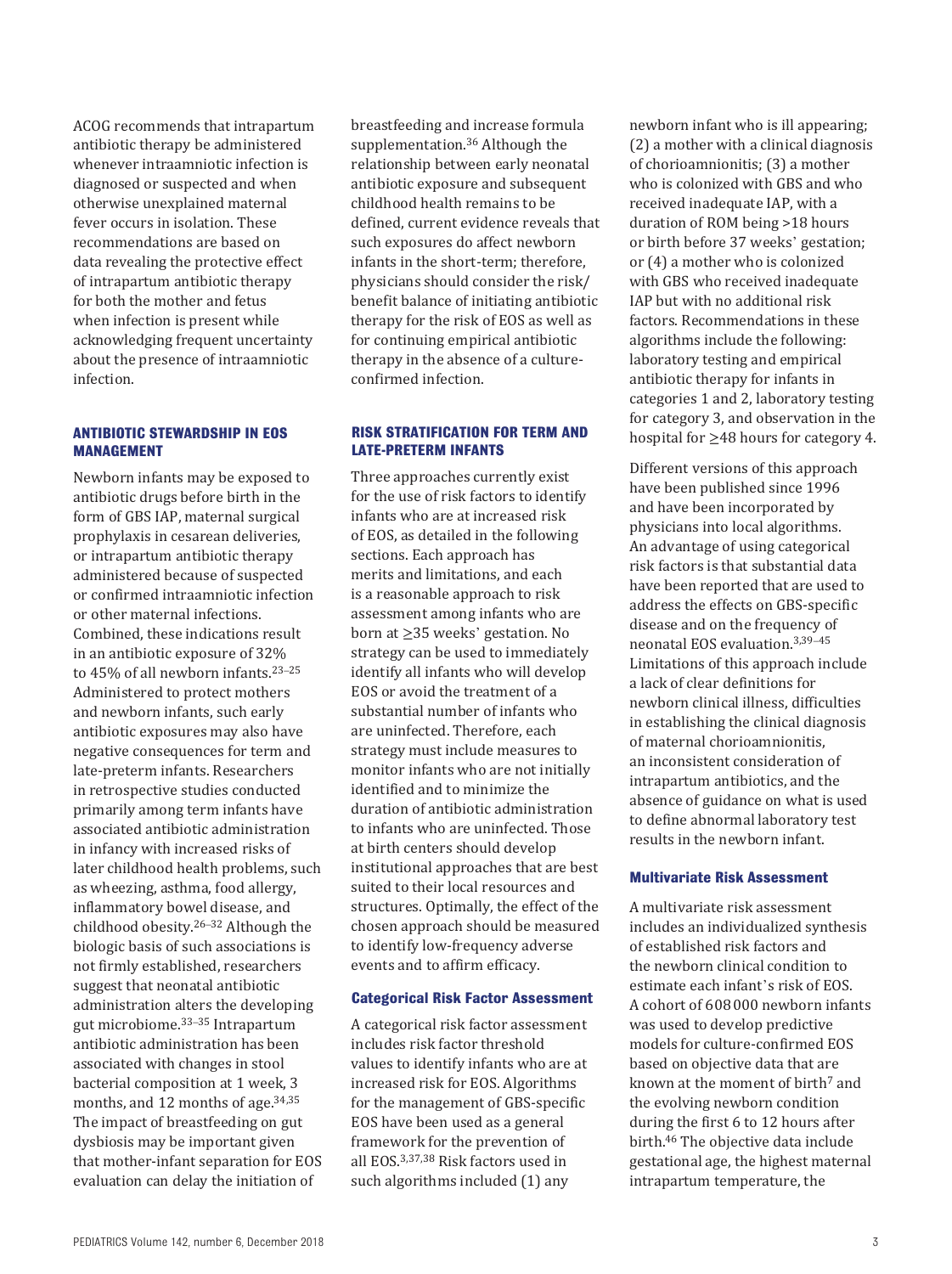maternal GBS colonization status, the duration of ROM, and the type and duration of intrapartum antibiotic therapies. The predictive models were used to develop a Web-based Neonatal Early-Onset Sepsis Risk Calculator with recommended clinical algorithms that are based on the final risk estimate. [47](#page-8-11) Blood culture and enhanced clinical observation are recommended for infants with an EOS risk estimated at ≥1 per 1000 live births, and blood culture and empirical antibiotic therapy are recommended for infants with an EOS risk estimated at ≥3 per 1000 live births. A prospective validation in 204685 infants revealed that blood culture testing declined by 66%, and empirical antibiotic administration declined by 48% with this approach compared with the previous use of a categorical risk algorithm based on recommendations by the Centers for Disease Control and Prevention (CDC). [44](#page-8-12) No adverse effects of the multivariate risk approach were noted during birth hospitalization. Readmissions for culture-confirmed infection during the week after discharge from the birth hospital were rare (approximately 5 in 100000 births) and did not differ by the approach (sepsis risk calculator versus CDC risk algorithm) used at birth.

The advantages of the multivariate approach are that it (1) is used to provide differential information on an individual infant's risk rather than place infants in categories with a wide range of risk, (2) includes only objective data and not a clinical diagnosis of maternal chorioamnionitis, and (3) results in relatively few well-appearing newborn infants being treated empirically with antibiotic agents. Potential concerns are derived from the anticipated effect on birth hospitals because this multivariate approach necessitates increased clinical surveillance for some

infants in the well nursery and/ or postpartum care unit. The classification of infants as clinically ill, equivocal, or well appearing requires ongoing clinical assessment over the first 12 hours after birth. [44,](#page-8-12)[46](#page-8-10),[48](#page-8-13) Workflow changes could be needed to accommodate changes in the frequency of vital signs and other clinical assessments for infants who are identified as being at moderate risk of EOS. Those at institutions opting for this approach may set different risk thresholds for specific actions other than those that are validated[44](#page-8-12),[48](#page-8-13) but should also consider quantifying the effect of the chosen risk thresholds to affirm safety and efficacy.

# **Risk Assessment Primarily Based on Newborn Clinical Condition**

A third strategy consists of the reliance on clinical signs of illness to identify infants with EOS. Under this approach, regardless of any estimation of neonatal or maternal risk factors for EOS, infants who appear ill at birth and those who develop signs of illness over the first 48 hours after birth are either treated empirically with antibiotic agents or further evaluated by laboratory screening. Among term and latepreterm infants, good clinical condition at birth is associated with a reduction in risk for EOS of approximately 60% to 70%. [44](#page-8-12)[,46](#page-8-10) A multidisciplinary panel sponsored by the *Eunice Kennedy Shriver* National Institute of Child Health and Human Development advocated that infants be flagged for risk of EOS on the basis of the obstetric diagnosis of suspected intraamniotic infection but that those conducting newborn evaluation primarily rely on clinical observation alone for well-appearing term and late-preterm infants. [22](#page-7-17) Those at several centers have reported experience with strategies based on the identification of at-risk newborn infants using categorical or multivariate approaches to risk accompanied by laboratory tests

and serial examinations of at-risk newborn infants. [42](#page-8-14),[49](#page-8-15)–[53](#page-8-16) Researchers at 1 center in Italy reported a cohort of 7628 term infants who were managed with a categorical approach to risk identification and compared the outcomes with a cohort of 7611 infants who were managed with serial physical examinations every 4 to 6 hours through 48 hours of age. Significant decreases in the use of laboratory tests, blood cultures, and empirical antibiotic agents were observed in the second cohort. Two infants who developed EOS in the second cohort were identified as they developed signs of illness.[42](#page-8-14)

The primary advantage of this approach is a significant reduction in the rate of antibiotic use. Those at institutions adopting such an approach will need to decide whether to adopt a categorical or multivariate approach for the identification of infants who are at risk. Alternatively, providers can decide to conduct serial clinical evaluations on all newborn infants without regard to risk of EOS. The latter approach would provide a means of identifying infants who develop EOS despite a low estimate of risk and initially reassuring clinical condition. Such cases occur at rate of approximately 1 in 10000 live births among term and late-preterm infants. [46](#page-8-10) Potential disadvantages of this approach are that it can require significant changes to newborn care at birth hospitals, including the establishment of processes to ensure universal serial, structured, documented examinations and the development of clear criteria for additional evaluation and empirical antibiotic administration. Frequent medical examinations of all newborn infants may be variably acceptable to families and may add significantly to the cost of well nursery care. Importantly, physicians and families must understand that the identification of initially wellappearing infants who develop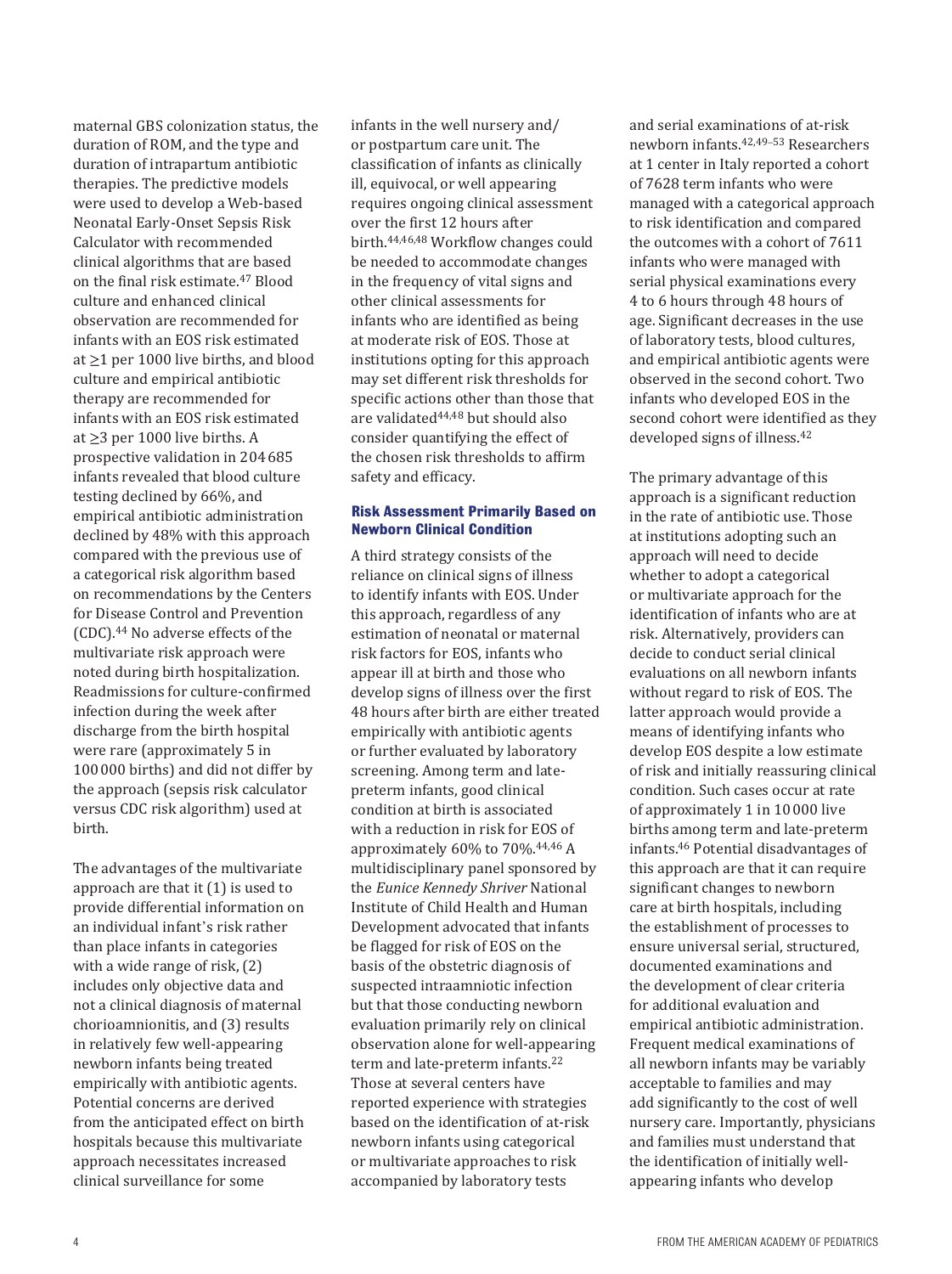clinical illness is not a failure of care but rather an anticipated outcome of this approach to EOS risk management.

## **LABORATORY TESTING**

### **Blood Culture**

In the absence of validated, clinically available molecular diagnostics, blood culture remains the diagnostic standard for EOS. Newborn surface cultures and gastric aspirate analysis cannot be used to diagnose EOS, and urine culture is not indicated in sepsis evaluations performed at <72 hours of age. In modern blood culture systems, optimized enriched culture media with antimicrobial neutralization properties, continuous-read detection systems, and specialized pediatric culture bottles are used. Concerns have been raised about the incomplete detection of low-level bacteremia and the effect of intrapartum antibiotic administration. [22,](#page-7-17)[54](#page-8-17) However, these systems are used to reliably detect bacteremia at a level of 1 to 10 colony-forming units per mL if a minimum blood volume of 1 mL is inoculated. Furthermore, researchers in several studies have reported no effect of intrapartum antibiotic therapy on time to positivity. [55](#page-9-0)–[59](#page-9-1) Culture media containing antimicrobial neutralization elements efficiently neutralize β-lactam antibiotic agents and gentamicin. [55](#page-9-0) A median blood culture time to positivity of <24 hours is reported among term infants when using contemporary blood culture techniques. [60](#page-9-2)–[63](#page-9-3) Despite the performance characteristics of modern blood cultures, a prolonged empirical antibiotic treatment of term newborn infants who are critically ill may occasionally be appropriate despite negative culture results.

Pediatric blood culture bottles generally require a minimum inoculum of 1 mL of blood for

optimal recovery of organisms. [64](#page-9-4)[,65](#page-9-5) The use of 2 separate culture bottles may provide the opportunity to determine if commensal species are true infections by comparing growth in the 2 cultures. [66](#page-9-6)[,67](#page-9-7) The use of 1 aerobic and 1 anaerobic culture bottle may be done to optimize the organism recovery of rare strict anaerobic species,<sup>[68](#page-9-8)</sup> and most neonatal pathogens, including GBS, *Escherichia coli*, and *Staphylococcus aureus*, will grow under anaerobic conditions. Anaerobic blood culture is routinely performed as part of sepsis evaluation among obstetric and other adult patients. Those at individual centers may benefit from collaborative discussion with those at the laboratory where cultures are processed to optimize local processes.

## **CSF Culture**

CSF culture should ideally be performed along with blood culture and before the initiation of empirical antibiotic therapy for infants who are at the highest risk of EOS. Among infants born at ≥35 weeks' gestation, those at the highest risk include those with critical illness. CSF cell counts obtained after the initiation of empirical antibiotic therapy may be difficult to interpret. [69](#page-9-9)[,70](#page-9-10) However, physicians must balance the challenges of CSF interpretation with the realities of care: lumbar puncture should not be performed if the newborn infant's clinical condition would be compromised or antibiotic initiation would be delayed by the procedure. Meningitis was diagnosed clinically in 4% of EOS cases in CDC surveillance, but only half of the diagnoses were made by using CSF culture, reflecting the practical difficulties in performing lumbar puncture. [4](#page-7-3) CSF culture and analysis should be performed if blood cultures grow a pathogen to optimize the type and duration of antibiotic therapy. CSF culture and analysis do not need to be performed in the vast majority

of term infants for whom blood cultures are sterile. The incidence of culture-confirmed meningitis in the absence of culture-confirmed bacteremia is approximately 1 to 2 cases per  $100000$  live births. $4,8$  $4,8$ Physicians may, therefore, use their best judgment to determine when CSF analysis should be performed in the absence of documented bacteremia.

#### **White Blood Cell Count**

The white blood cell (WBC) count, immature/total neutrophil ratio (I/T), and absolute neutrophil count (ANC) are commonly used to assess the risk of EOS. Multiple clinical factors can affect the WBC count and differential, including gestational age at birth, sex, and mode of delivery. [71](#page-9-11)–[74](#page-9-12) Fetal bone marrow depression attributable to maternal preeclampsia or placental insufficiency and prolonged exposure to inflammatory signals, such as those associated with the premature ROM, frequently result in abnormal values in the absence of infection. As the incidence of EOS declines, the clinical utility of the WBC count also declines. Researchers in 2 large, multicenter studies applied the likelihood ratio, a test characteristic that is independent of disease incidence, to assess the relationship between WBC count and cultureconfirmed EOS among term and late-preterm infants and found that none of the components (WBC count, I/T, nor ANC) performed well. Extreme values (total WBC count  $<$ 5000/ $\mu$ L [I/T > 0.3; ANC < 2000/  $\mu L$ ] in one study<sup>73</sup> and WBC count  $<$ 1000/μL [ANC  $<$ 100/μL; and I/T  $>0.5$ ] in the othe[r](#page-9-14)<sup>75</sup>) were associated with the highest likelihood ratios but very low sensitivities. WBC count >20000/μL and platelet counts were not associated with EOS in either study. The I/T squared (I/T divided by the ANC) performed better than any of the more traditional tests and was independent of age in hours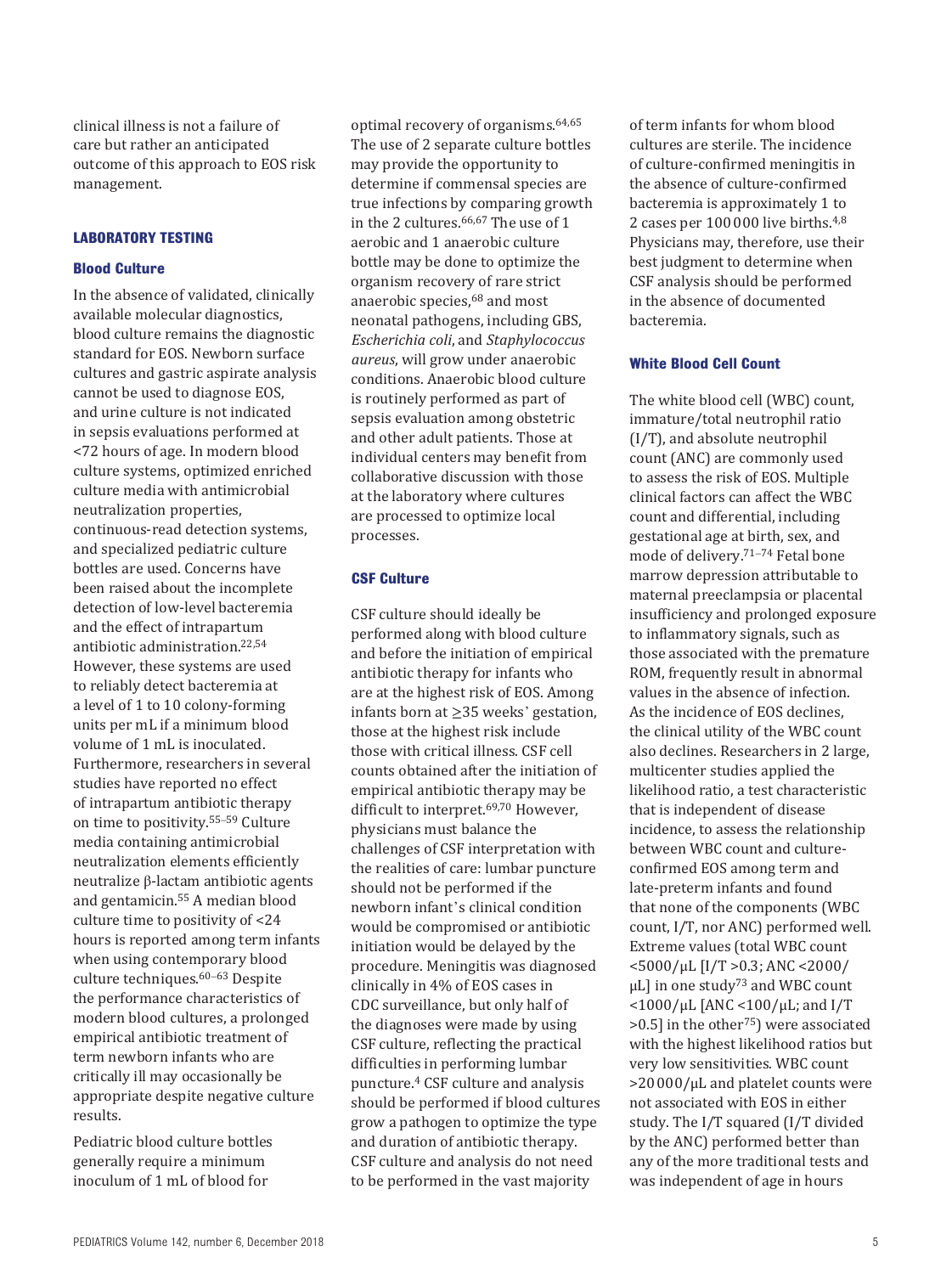but also had modest sensitivity and specificity. [76](#page-9-15)

## **Other Inflammatory Markers**

Researchers in multiple studies address other markers of inflammation, including C-reactive protein (CRP), procalcitonin, interleukins (ILs) (soluble IL-2 receptor, IL-6, and IL-8), tumor necrosis factor α, and CD64. [77](#page-9-16)–[80](#page-9-17) Both CRP and procalcitonin concentrations increase in newborn infants in response to a variety of inflammatory stimuli, including infection, asphyxia, and pneumothorax. Procalcitonin concentrations also increase naturally over the first 24 to 36 hours after birth.[79](#page-9-18) Single values of CRP or procalcitonin obtained after birth to assess the risk of EOS are neither sensitive nor specific to guide EOS care decisions. Consistently normal values of CRP and procalcitonin over the first 48 hours of age are associated with the absence of EOS, but serial abnormal values alone should not be used to decide whether to administer antibiotics in the absence of culture-confirmed infection. Additionally, at this time, a serial evaluation of inflammatory markers should not be used to assess well-appearing term newborn infants for risk of EOS.

# **TREATMENT OF EOS**

The microbial causes of EOS in the United States have been unchanged over the past 10 years. Researchers in national surveillance studies continue to identify GBS as the most common bacteria isolated in EOS cases among term and late-preterm infants, accounting for approximately 40% to 45% of all cases, $4.5$  followed by *E coli* in approximately 10% to 15% of cases. The remaining cases are caused primarily by other Grampositive organisms (predominantly viridans group streptococci and enterococci), and approximately 5% are caused by other Gram-negative

organisms. *S aureus* (approximately 3%–4%) and *L monocytogenes* (approximately 1%–2%) are less common causes of EOS among term infants. [4,](#page-7-3)[5](#page-7-4)

Ampicillin and gentamicin, in combination, is the first choice for empirical therapy for EOS. This combination will be effective against GBS, most other streptococcal and enterococcal species, and *L monocytogenes*. Although two-thirds of *E coli* EOS isolates and most other Gram-negative EOS isolates are resistant to ampicillin, the majority remain sensitive to gentamicin. [4](#page-7-3) Extended-spectrum β-lactamase– producing organisms are rarely reported among EOS cases in the United States. Therefore, the routine empirical use of broader-spectrum antibiotic agents is typically not justified and may be harmful. [81](#page-9-19) Nonetheless, approximately 7% of *E coli* cases (1.7% of all EOS cases) were resistant to both ampicillin and gentamicin in recent CDC surveillance studies. [4](#page-7-3) Among term newborn infants who are critically ill, the empirical addition of broaderspectrum therapy should be considered until culture results are available.

When EOS is confirmed by using blood culture, lumbar puncture should be performed if not previously done. Serial daily blood cultures should be performed until microbiological sterility is documented. In definitive antibiotic therapy, providers should use the narrowest spectrum of appropriate antibiotics. The duration of therapy should be guided by expert references (eg, the American Academy of Pediatrics *Red Book: Report of the Committee on Infectious Diseases*) and informed by using CSF analysis results and the achievement of sterile cultures. Consultation with infectious disease specialists can be considered for cases that are complicated by meningitis or other site-specific infections and for

cases that are caused by resistant or atypical organisms. Among term infants with unexplained critical cardiorespiratory illness, an empirical course of antibiotic therapy may be justified even in the absence of culture-confirmed infection. Most often, however, antibiotic therapy should be discontinued when blood cultures are sterile at 36 to 48 hours of incubation unless there is evidence of site-specific infection. Continuing empirical antibiotic therapy in response to laboratory test abnormalities alone is rarely justified, particularly among wellappearing term infants.

## **PREVENTION STRATEGIES**

The only proven preventive strategy for EOS is the appropriate administration of maternal IAP. Recommendations from national professional organizations should be followed for the administration of GBS intrapartum prophylaxis as well as for the administration of intrapartum antibiotic therapy when there is suspected or confirmed intraamniotic infection. Neonatal practices are focused on the identification and empirical antibiotic treatment of newborn infants who are at risk for EOS; these practices cannot prevent EOS. The empirical administration of intramuscular penicillin to all newborn infants to prevent neonatal GBS-specific EOS is not justified and is not endorsed by the American Academy of Pediatrics. Neither GBS IAP nor any neonatal EOS practice will prevent late-onset GBS i[n](#page-7-2)fection<sup>[3](#page-7-2)[,82,](#page-9-20)[83](#page-9-21)</sup> or any other form of late-onset bacterial infection.

# **SUMMARY POINTS**

We include the following summary points:

1. The epidemiology of EOS differs substantially between term and/ or late-preterm infants and very preterm infants.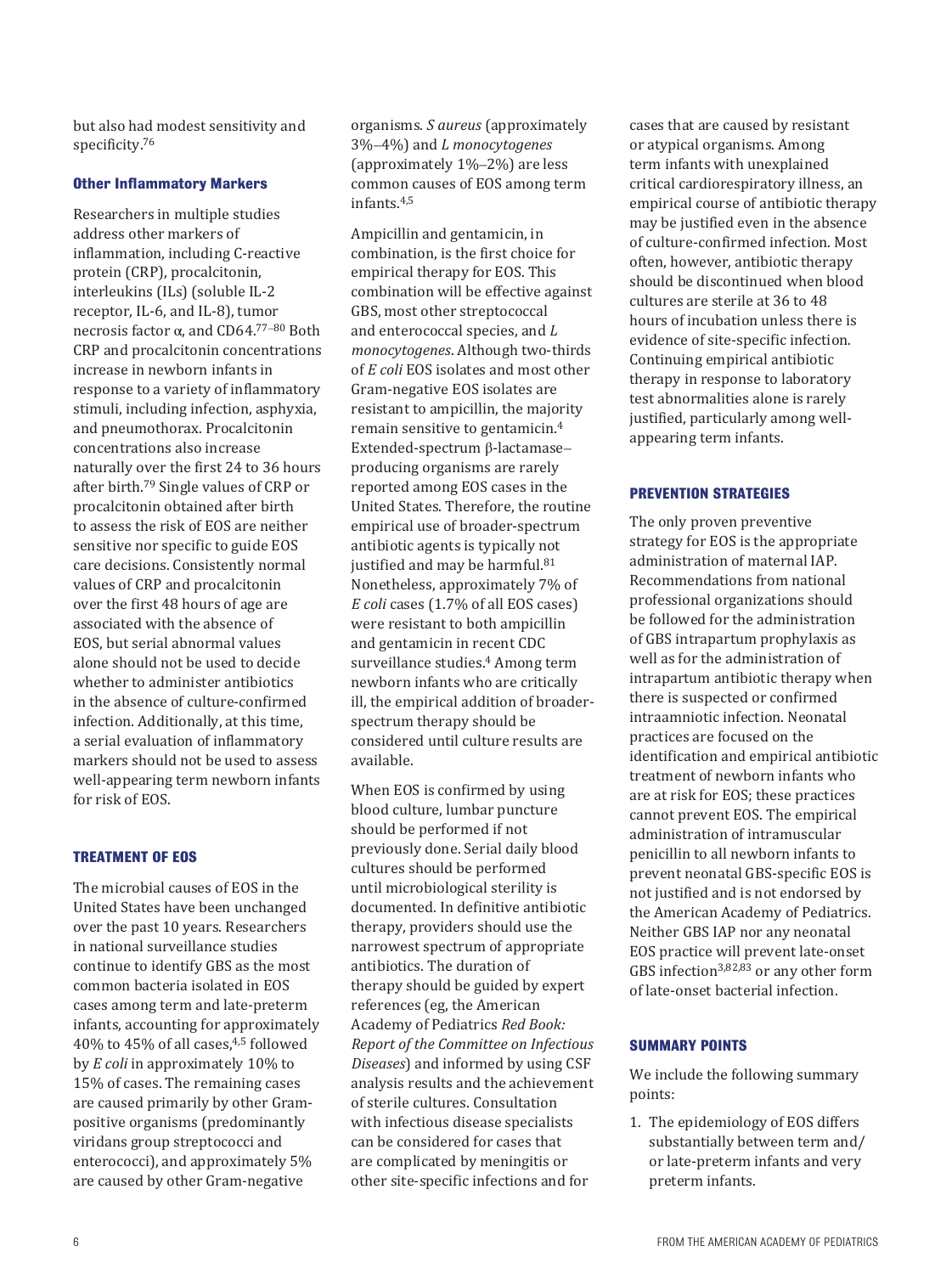- 2. Infants born at ≥35 0/7 weeks' gestation can be stratified by the level of risk for EOS. Acceptable approaches to risk stratification include the following:
	- ⚬ categorical algorithms in which threshold values for intrapartum risk factors are used;
	- ⚬ multivariate risk assessment based on both intrapartum risk factors and infant examinations. The Neonatal Early-Onset Sepsis Risk Calculator[47](#page-8-11) is an example of this approach; and
	- ⚬ serial physical examination to detect the presence of clinical signs of illness after birth. This approach may begin with a categorical or multivariate assessment to identify newborn infants who are at risk and will be subjected to serial monitoring, or this may be applied to all newborn infants.
- 3. Birth centers should consider the development of locally tailored, documented guidelines for EOS risk assessment and clinical management. Ongoing surveillance once guidelines are implemented is recommended.
- 4. The diagnosis of EOS is made by using blood or CSF cultures. EOS cannot be diagnosed by using laboratory tests, such as a complete blood cell count or CRP or by using surface cultures, gastric aspirate analysis, or urine culture.
- 5. The combination of ampicillin and gentamicin is the appropriate empirical antibiotic regimen for most infants who are at risk for EOS. The empirical administration of additional broad-spectrum agents may be indicated in term infants who are critically ill until appropriate culture results are known.
- 6. When blood cultures are sterile, antibiotic therapy should be

discontinued by 36 to 48 hours of incubation unless there is clear evidence of site-specific infection.

## **LEAD AUTHORS**

Karen M. Puopolo, MD, PhD, FAAP William E. Benitz, MD, FAAP Theoklis E. Zaoutis, MD, MSCE, FAAP

## **COMMITTEE ON FETUS AND NEWBORN, 2017**–**2018**

James Cummings, MD, Chairperson Sandra Juul, MD Ivan Hand, MD Eric Eichenwald, MD Brenda Poindexter, MD Dan L. Stewart, MD Susan W. Aucott, MD Karen M. Puopolo, MD Jay P. Goldsmith, MD Kristi Watterberg, MD, Immediate Past Chairperson

## **LIAISONS**

Kasper S. Wang, MD – *American Academy of Pediatrics Section on Surgery* Thierry Lacaze, MD – *Canadian Paediatric Society* Joseph Wax, MD – *American College of Obstetricians and Gynecologists* Tonse N.K. Raju, MD, DCH – *National Institutes of Health* Wanda Barfield, MD, MPH, CAPT USPHS – *Centers for Disease Control and Prevention* Erin Keels, MS, APRN, NNP-BC – *National Association of Neonatal Nurses*

#### **STAFF**

Jim Couto, MA

#### **COMMITTEE ON INFECTIOUS DISEASES, 2017**–**2018**

Carrie L. Byington, MD, FAAP, Chairperson Yvonne A. Maldonado, MD, FAAP, Vice Chairperson Ritu Banerjee, MD, PhD, FAAP Elizabeth D. Barnett, MD, FAAP James D. Campbell, MD, MS, FAAP Jeffrey S. Gerber, MD, PhD, FAAP Ruth Lynfield, MD, FAAP Flor M. Munoz, MD, MSc, FAAP Dawn Nolt, MD, MPH, FAAP Ann-Christine Nyquist, MD, MSPH, FAAP Sean T. O'Leary, MD, MPH, FAAP Mobeen H. Rathore, MD, FAAP Mark H. Sawyer, MD, FAAP William J. Steinbach, MD, FAAP Tina Q. Tan, MD, FAAP Theoklis E. Zaoutis, MD, MSCE, FAAP

## **EX OFFICIO**

David W. Kimberlin, MD, FAAP – *Red Book* Editor

Michael T. Brady, MD, FAAP – *Red Book* Associate Editor Mary Anne Jackson, MD, FAAP – *Red Book* Associate Editor Sarah S. Long, MD, FAAP – *Red Book* Associate Editor Henry H. Bernstein, DO, MHCM, FAAP – *Red Book* Online Associate Editor H. Cody Meissner, MD, FAAP – Visual *Red Book* Associate Editor

## **LIAISONS**

Amanda C. Cohn, MD, FAAP – *Centers for Disease Control and Prevention* Jamie Deseda-Tous, MD – *Sociedad Latinoamericana de Infectologia Pediatrica* Karen M. Farizo, MD – *United States Food and Drug Administration* Marc Fischer, MD, FAAP – *Centers for Disease Control and Prevention* Natasha Halasa, MD, MPH, FAAP – *Pediatric Infectious Diseases Society* Nicole Le Saux, MD – *Canadian Paediatric Society* Scot Moore, MD, FAAP – *Committee on Practice Ambulatory Medicine* Angela K. Shen, ScD, MPH – *National Vaccine Program Office* Neil S. Silverman, MD – *American College of Obstetricians and Gynecologists* James J. Stevermer, MD, MSPH, FAAFP – *American Academy of Family Physicians* Jeffrey R. Starke, MD, FAAP – *American Thoracic Society* Kay M. Tomashek, MD, MPH, DTM – *National Institutes of Health*

#### **STAFF**

Jennifer M. Frantz, MPH

## **ABBREVIATIONS**

ACOG: American College of Obstetricians and Gynecologists ANC: absolute neutrophil count CDC: Centers for Disease Control and Prevention CRP: C-reactive protein CSF: cerebrospinal fluid EOS: early-onset sepsis GBS: group B *Streptococcus* IAP: intrapartum antibiotic prophylaxis IL: interleukin I/T: immature/total neutrophil ratio ROM: rupture of membranes WBC: white blood cell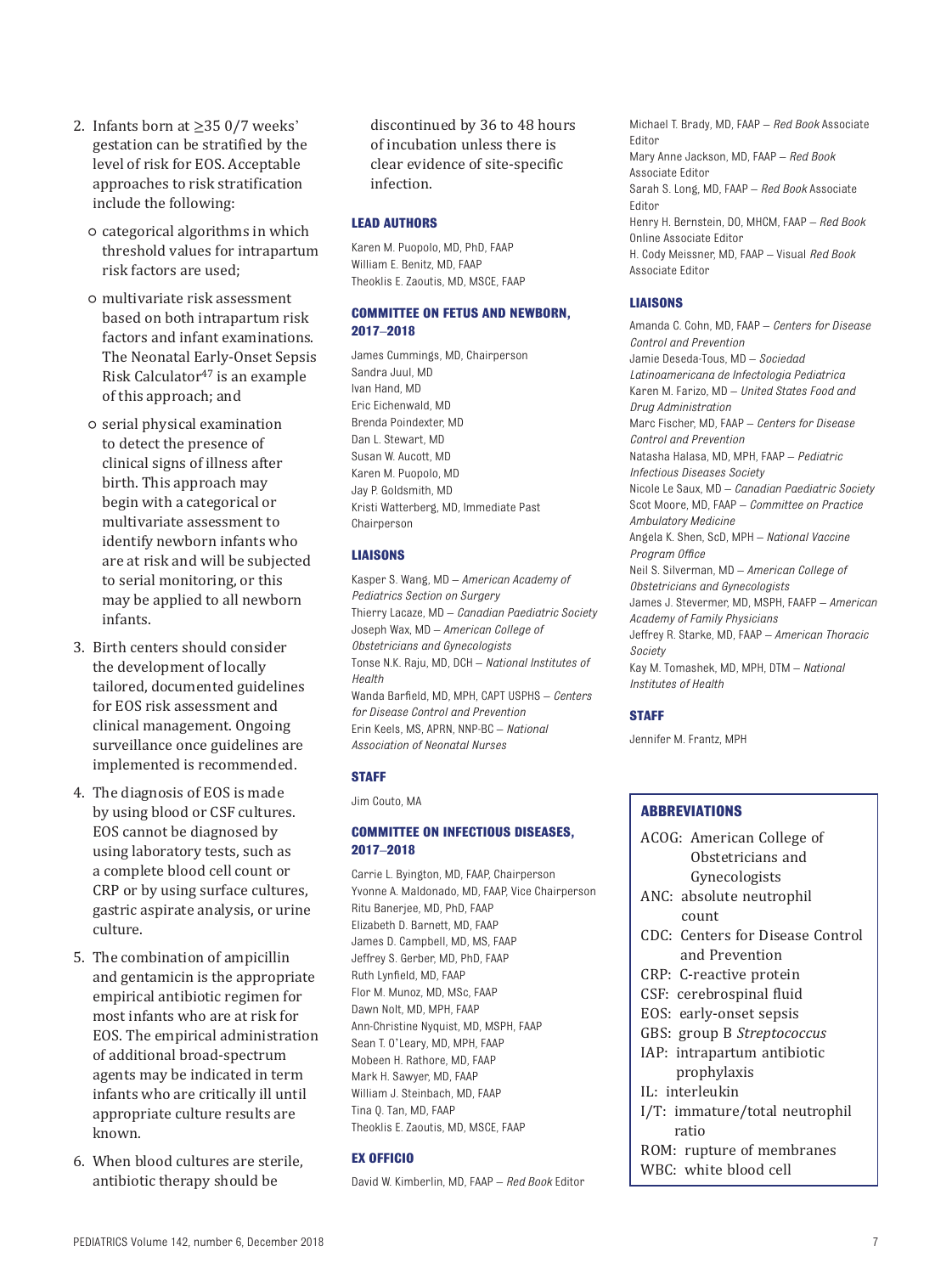Copyright © 2018 by the American Academy of Pediatrics

FINANCIAL DISCLOSURE: The authors have indicated they have no financial relationships relevant to this article to disclose.

**FUNDING:** No external funding.

**POTENTIAL CONFLICT OF INTEREST:** The authors have indicated they have no potential conflicts of interest to disclose.

**COMPANION PAPER:** A companion to this article can be found online at [www.pediatrics.org/cgi/doi/10.1542/peds.2018-2896](http://www.pediatrics.org/cgi/doi/10.1542/peds.2018-2896).

#### **REFERENCES**

- <span id="page-7-0"></span>1. Mukhopadhyay S, Taylor JA, Von Kohorn I, et al. Variation in sepsis evaluation across a national network of nurseries. *Pediatrics*. 2017;139(3):e20162845
- <span id="page-7-1"></span>2. Verani JR, McGee L, Schrag SJ; Division of Bacterial Diseases, National Center for Immunization and Respiratory Diseases, Centers for Disease Control and Prevention (CDC). Prevention of perinatal group B streptococcal disease–revised guidelines from CDC, 2010. *MMWR Recomm Rep*. 2010;59(RR-10):1–36
- <span id="page-7-2"></span>3. Schuchat A, Zywicki SS, Dinsmoor MJ, et al. Risk factors and opportunities for prevention of early-onset neonatal sepsis: a multicenter case-control study. *Pediatrics*. 2000;105(1, pt 1):21–26
- <span id="page-7-3"></span>4. Schrag SJ, Farley MM, Petit S, et al. Epidemiology of invasive earlyonset neonatal sepsis, 2005 to 2014. *Pediatrics*. 2016;138(6):e20162013
- <span id="page-7-4"></span>5. Weston EJ, Pondo T, Lewis MM, et al. The burden of invasive early-onset neonatal sepsis in the United States, 2005-2008. *Pediatr Infect Dis J*. 2011;30(11):937–941
- 6. Stoll BJ, Hansen NI, Bell EF, et al; Eunice Kennedy Shriver National Institute of Child Health and Human Development Neonatal Research Network. Trends in care practices, morbidity, and mortality of extremely preterm neonates, 1993-2012. *JAMA*. 2015;314(10):1039–1051
- <span id="page-7-5"></span>7. Puopolo KM, Draper D, Wi S, et al. Estimating the probability of neonatal early-onset infection on the basis of maternal risk factors. *Pediatrics*. 2011;128(5). Available at: [www.](www.pediatrics.org/cgi/content/full/128/5/e1155) [pediatrics.org/cgi/content/full/128/5/](www.pediatrics.org/cgi/content/full/128/5/e1155) [e1155](www.pediatrics.org/cgi/content/full/128/5/e1155)
- <span id="page-7-6"></span>8. Stoll BJ, Hansen NI, Sánchez PJ, et al; Eunice Kennedy Shriver National Institute of Child Health and Human

Development Neonatal Research Network. Early onset neonatal sepsis: the burden of group B Streptococcal and *E. coli* disease continues. *Pediatrics*. 2011;127(5):817–826

- <span id="page-7-7"></span>9. Benirschke K. Routes and types of infection in the fetus and the newborn. *AMA J Dis Child*. 1960;99(6):714–721
- <span id="page-7-8"></span>10. Blanc WA. Pathways of fetal and early neonatal infection. Viral placentitis, bacterial and fungal chorioamnionitis. *J Pediatr*. 1961;59(4):473–496
- <span id="page-7-9"></span>11. Goldenberg RL, McClure EM, Saleem S, Reddy UM. Infection-related stillbirths. *Lancet*. 2010;375(9724):1482–1490
- <span id="page-7-10"></span>12. Gibbs RS, Roberts DJ. Case records of the Massachusetts General Hospital. Case 27-2007. A 30-year-old pregnant woman with intrauterine fetal death. *N Engl J Med*. 2007;357(9):918–925
- <span id="page-7-11"></span>13. Lamont RF, Sobel J, Mazaki-Tovi S, et al. Listeriosis in human pregnancy: a systematic review. *J Perinat Med*. 2011;39(3):227–236
- <span id="page-7-12"></span>14. Escobar GJ, Li DK, Armstrong MA, et al. Neonatal sepsis workups in infants >/=2000 grams at birth: a populationbased study. *Pediatrics*. 2000;106(2, pt 1):256–263
- 15. Benitz WE, Gould JB, Druzin ML. Risk factors for early-onset group B streptococcal sepsis: estimation of odds ratios by critical literature review. *Pediatrics*. 1999;103(6). Available at: [www.pediatrics.org/cgi/](www.pediatrics.org/cgi/content/full/103/6/e77) [content/full/103/6/e77](www.pediatrics.org/cgi/content/full/103/6/e77)
- <span id="page-7-13"></span>16. Mukhopadhyay S, Puopolo KM. Risk assessment in neonatal early onset sepsis. *Semin Perinatol*. 2012;36(6):408–415
- 17. Jackson GL, Engle WD, Sendelbach DM, et al. Are complete blood cell counts useful in the evaluation of asymptomatic neonates exposed to suspected chorioamnionitis? *Pediatrics*. 2004;113(5):1173–1180
- 18. Jackson GL, Rawiki P, Sendelbach D, Manning MD, Engle WD. Hospital course and short-term outcomes of term and late preterm neonates following exposure to prolonged rupture of membranes and/or chorioamnionitis. *Pediatr Infect Dis J*. 2012;31(1):89–90
- <span id="page-7-14"></span>19. Kiser C, Nawab U, McKenna K, Aghai ZH. Role of guidelines on length of therapy in chorioamnionitis and neonatal sepsis. *Pediatrics*. 2014;133(6):992–998
- <span id="page-7-15"></span>20. Wortham JM, Hansen NI, Schrag SJ, et al; Eunice Kennedy Shriver NICHD Neonatal Research Network. Chorioamnionitis and culture-confirmed, early-onset neonatal infections. *Pediatrics*. 2016;137(1):e20152316
- <span id="page-7-16"></span>21. Heine RP, Puopolo KM, Beigi R, Silverman NS, El-Sayed YY; Committee on Obstetric Practice. Committee opinion no. 712: intrapartum management of intraamniotic infection. *Obstet Gynecol*. 2017;130(2):e95–e101
- <span id="page-7-17"></span>22. Higgins RD, Saade G, Polin RA, et al; Chorioamnionitis Workshop Participants. Evaluation and management of women and newborns with a maternal diagnosis of chorioamnionitis: summary of a workshop. *Obstet Gynecol*. 2016;127(3):426–436
- <span id="page-7-18"></span>23. Van Dyke MK, Phares CR, Lynfield R, et al. Evaluation of universal antenatal screening for group B *streptococcus*. *N Engl J Med*. 2009;360(25):2626–2636
- 24. Persaud RR, Azad MB, Chari RS, Sears MR, Becker AB, Kozyrskyj AL; CHILD Study Investigators. Perinatal antibiotic exposure of neonates in Canada and associated risk factors: a population-based study. *J Matern Fetal Neonatal Med*. 2015;28(10):1190–1195
- <span id="page-7-19"></span>25. Stokholm J, Schjørring S, Pedersen L, et al. Prevalence and predictors of antibiotic administration during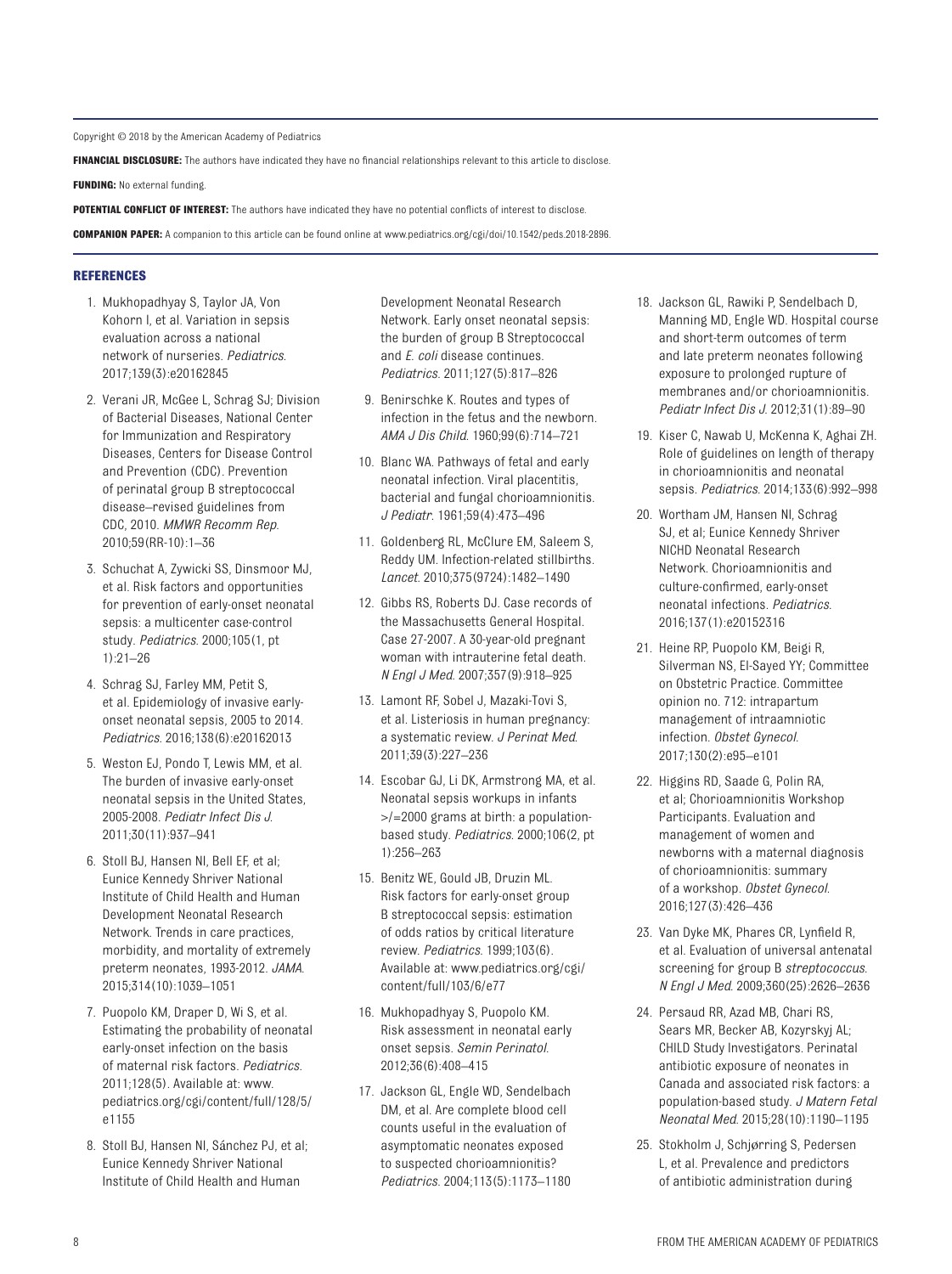pregnancy and birth. *PLoS One*. 2013;8(12):e82932

- <span id="page-8-0"></span>26. Ajslev TA, Andersen CS, Gamborg M, Sørensen TI, Jess T. Childhood overweight after establishment of the gut microbiota: the role of delivery mode, pre-pregnancy weight and early administration of antibiotics. *Int J Obes*. 2011;35(4):522–529
- 27. Alm B, Erdes L, Möllborg P, et al. Neonatal antibiotic treatment is a risk factor for early wheezing. *Pediatrics*. 2008;121(4):697–702
- 28. Alm B, Goksör E, Pettersson R, et al. Antibiotics in the first week of life is a risk factor for allergic rhinitis at school age. *Pediatr Allergy Immunol*. 2014;25(5):468–472
- 29. Risnes KR, Belanger K, Murk W, Bracken MB. Antibiotic exposure by 6 months and asthma and allergy at 6 years: findings in a cohort of 1, 401 US children. *Am J Epidemiol*. 2011;173(3):310–318
- 30. Russell SL, Gold MJ, Hartmann M, et al. Early life antibiotic-driven changes in microbiota enhance susceptibility to allergic asthma. *EMBO Rep*. 2012;13(5):440–447
- 31. Saari A, Virta LJ, Sankilampi U, Dunkel L, Saxen H. Antibiotic exposure in infancy and risk of being overweight in the first 24 months of life. *Pediatrics*. 2015;135(4):617–626
- <span id="page-8-1"></span>32. Trasande L, Blustein J, Liu M, Corwin E, Cox LM, Blaser MJ. Infant antibiotic exposures and early-life body mass. *Int J Obes*. 2013;37(1):16–23
- <span id="page-8-2"></span>33. Greenwood C, Morrow AL, Lagomarcino AJ, et al. Early empiric antibiotic use in preterm infants is associated with lower bacterial diversity and higher relative abundance of *Enterobacter. J Pediatr*. 2014;165(1):23–29
- <span id="page-8-4"></span>34. Corvaglia L, Tonti G, Martini S, et al. Influence of intrapartum antibiotic prophylaxis for group B *Streptococcus* on gut microbiota in the first month of life. *J Pediatr Gastroenterol Nutr*. 2016;62(2):304–308
- <span id="page-8-3"></span>35. Azad MB, Konya T, Persaud RR, et al; CHILD Study Investigators. Impact of maternal intrapartum antibiotics, method of birth and breastfeeding on gut microbiota during the first year of

life: a prospective cohort study. *BJOG*. 2016;123(6):983–993

- <span id="page-8-5"></span>36. Mukhopadhyay S, Lieberman ES, Puopolo KM, Riley LE, Johnson LC. Effect of early-onset sepsis evaluations on in-hospital breastfeeding practices among asymptomatic term neonates. *Hosp Pediatr*. 2015;5(4):203–210
- <span id="page-8-6"></span>37. Centers for Disease Control and Prevention. Prevention of perinatal group B streptococcal disease: a public health perspective. Centers for Disease Control and Prevention [published correction appears in *MMWR Morb Mortal Wkly Rep*. 1996;45(31):679]. *MMWR Recomm Rep*. 1996;45(RR-7):1–24
- <span id="page-8-7"></span>38. Schrag S, Gorwitz R, Fultz-Butts K, Schuchat A. Prevention of perinatal group B streptococcal disease. Revised guidelines from CDC. *MMWR Recomm Rep*. 2002;51(RR-11):1–22
- <span id="page-8-8"></span>39. Schrag SJ, Zywicki S, Farley MM, et al. Group B streptococcal disease in the era of intrapartum antibiotic prophylaxis. *N Engl J Med*. 2000;342(1):15–20
- 40. Schrag SJ, Zell ER, Lynfield R, et al; Active Bacterial Core Surveillance Team. A population-based comparison of strategies to prevent earlyonset group B streptococcal disease in neonates. *N Engl J Med*. 2002;347(4):233–239
- 41. Puopolo KM, Escobar GJ. Early-onset sepsis: a predictive model based on maternal risk factors. *Curr Opin Pediatr*. 2013;25(2):161–166
- <span id="page-8-14"></span>42. Cantoni L, Ronfani L, Da Riol R, Demarini S; Perinatal Study Group of the Region Friuli-Venezia Giulia. Physical examination instead of laboratory tests for most infants born to mothers colonized with group B *Streptococcus*: support for the Centers for Disease Control and Prevention's 2010 recommendations. *J Pediatr*. 2013;163(2):568–573
- 43. Mukhopadhyay S, Dukhovny D, Mao W, Eichenwald EC, Puopolo KM. 2010 perinatal GBS prevention guideline and resource utilization. *Pediatrics*. 2014;133(2):196–203
- <span id="page-8-12"></span>44. Kuzniewicz MW, Puopolo KM, Fischer A, et al. A quantitative, risk-based approach to the management of

neonatal early-onset sepsis. *JAMA Pediatr*. 2017;171(4):365–371

- <span id="page-8-9"></span>45. Mukhopadhyay S, Eichenwald EC, Puopolo KM. Neonatal early-onset sepsis evaluations among wellappearing infants: projected impact of changes in CDC GBS guidelines. *J Perinatol*. 2013;33(3):198–205
- <span id="page-8-10"></span>46. Escobar GJ, Puopolo KM, Wi S, et al. Stratification of risk of early-onset sepsis in newborns  $\geq$  34 weeks' gestation. *Pediatrics*. 2014;133(1):30–36
- <span id="page-8-11"></span>47. Northern California Kaiser-Permanente. Neonatal Early-Onset Sepsis Calculator. Available at: [https://neonatalsepsiscal](https://neonatalsepsiscalculator.kaiserpermanente.org) [culator.kaiserpermanente.org.](https://neonatalsepsiscalculator.kaiserpermanente.org) Accessed April 5, 2018
- <span id="page-8-13"></span>48. Dhudasia MB, Mukhopadhyay S, Puopolo KM. Implementation of the sepsis risk calculator at an academic birth hospital. *Hosp Pediatr*. 2018;8(5):243–250
- <span id="page-8-15"></span>49. Ottolini MC, Lundgren K, Mirkinson LJ, Cason S, Ottolini MG. Utility of complete blood count and blood culture screening to diagnose neonatal sepsis in the asymptomatic at risk newborn. *Pediatr Infect Dis J*. 2003;22(5):430–434
- 50. Flidel-Rimon O, Galstyan S, Juster-Reicher A, Rozin I, Shinwell ES. Limitations of the risk factor based approach in early neonatal sepsis evaluations. *Acta Paediatr*. 2012;101(12):e540–e544
- 51. Hashavya S, Benenson S, Ergaz-Shaltiel Z, Bar-Oz B, Averbuch D, Eventov-Friedman S. The use of blood counts and blood cultures to screen neonates born to partially treated group B *Streptococcus*-carrier mothers for early-onset sepsis: is it justified? *Pediatr Infect Dis J*. 2011;30(10):840–843
- 52. Berardi A, Fornaciari S, Rossi C, et al. Safety of physical examination alone for managing well-appearing neonates ≥ 35 weeks' gestation at risk for earlyonset sepsis. *J Matern Fetal Neonatal Med*. 2015;28(10):1123–1127
- <span id="page-8-16"></span>53. Joshi NS, Gupta A, Allan JM, et al. Clinical monitoring of wellappearing infants born to mothers with chorioamnionitis. *Pediatrics*. 2018;141(4):e20172056
- <span id="page-8-17"></span>54. Wynn JL, Wong HR, Shanley TP, Bizzarro MJ, Saiman L, Polin RA. Time for a neonatal-specific consensus definition